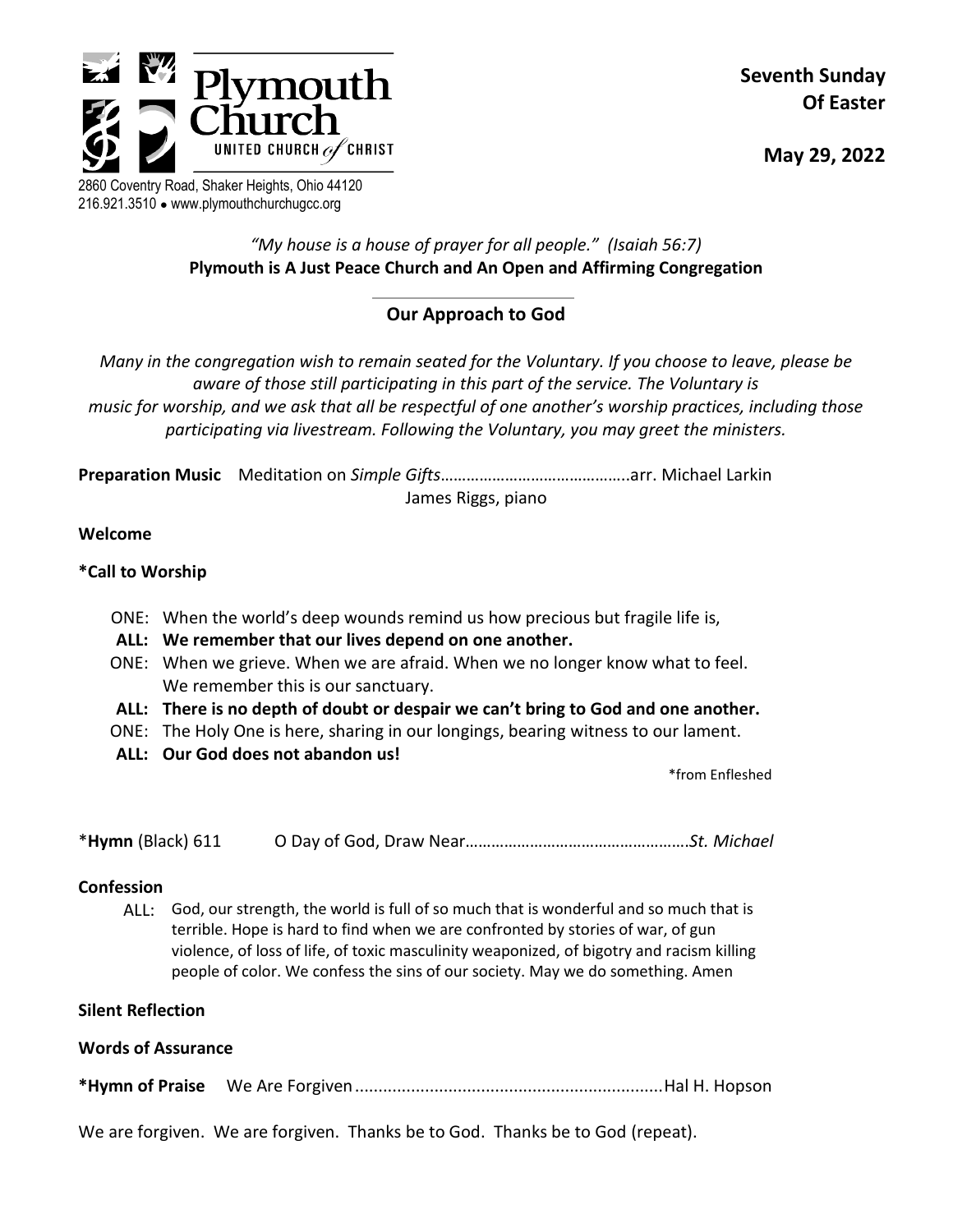#### **\*Passing of the Peace**

ONE: The peace of Christ be with you.

#### **ALL: And also with you.**

*Children in pre-school-5 th grade are invited to depart for Sunday School.*

| The Proclamation of God's Word<br><b>Reading from Scripture</b><br>James 1:17-27                                                                                                            |                                                                                                                                         |                                                                                                      |
|---------------------------------------------------------------------------------------------------------------------------------------------------------------------------------------------|-----------------------------------------------------------------------------------------------------------------------------------------|------------------------------------------------------------------------------------------------------|
|                                                                                                                                                                                             |                                                                                                                                         |                                                                                                      |
| *Hymn<br>God, we have heard it, sounding in the silence:<br>News of the children lost to this world's violence.<br>Children of promise! Then without a warning,<br>Loved ones are mourning. |                                                                                                                                         |                                                                                                      |
| Jesus, you came to bear our human sorrow<br>You came to give us hope for each tomorrow.<br>You are our life, Lord God's own love revealing.<br>We need your healing!                        |                                                                                                                                         |                                                                                                      |
| Heal us from giving weapons any glory;<br>Help us, O Prince of Peace, to hear your story;<br>Help us resist the evil all around here;<br>May love abound here!                              |                                                                                                                                         |                                                                                                      |
| By your own Spirit, give your church a clear voice;<br>In this world's violence, help us make a new choice.<br>Help us to witness to the joy your peace brings,<br>Until your world sings!  |                                                                                                                                         |                                                                                                      |
|                                                                                                                                                                                             | Text: Copyright © 1999 by Carolyn Winfrey Gillette. All rights reserved.<br>Permission is granted for free use of this hymn in worship. |                                                                                                      |
|                                                                                                                                                                                             |                                                                                                                                         | "God, We Have Heard It" was written on the day of the shootings at Columbine High School in Colorado |
| Litany in the Wake of a Mass Shooting<br>ONE: Give to the departed rest                                                                                                                     |                                                                                                                                         |                                                                                                      |

**ALL: Let light perpetual shine upon them.**

#### **Prayers of the People and The Lord's Prayer**

Our Father, who art in heaven, hallowed be thy name. Thy kingdom come, thy will be done on earth as it is in heaven. Give us this day our daily bread, and forgive us our debts as we forgive our debtors; and lead us not into temptation but deliver us from evil, for thine is the kingdom and the power and the glory forever, Amen.

**Congregational Response** Come, Bring Your Burdens to God………………………..South African (Sung once by leader, then twice by congregation)

Come, bring your burdens to God; come, bring your burdens to God; Come, bring your burdens to God, for Jesus will never say no.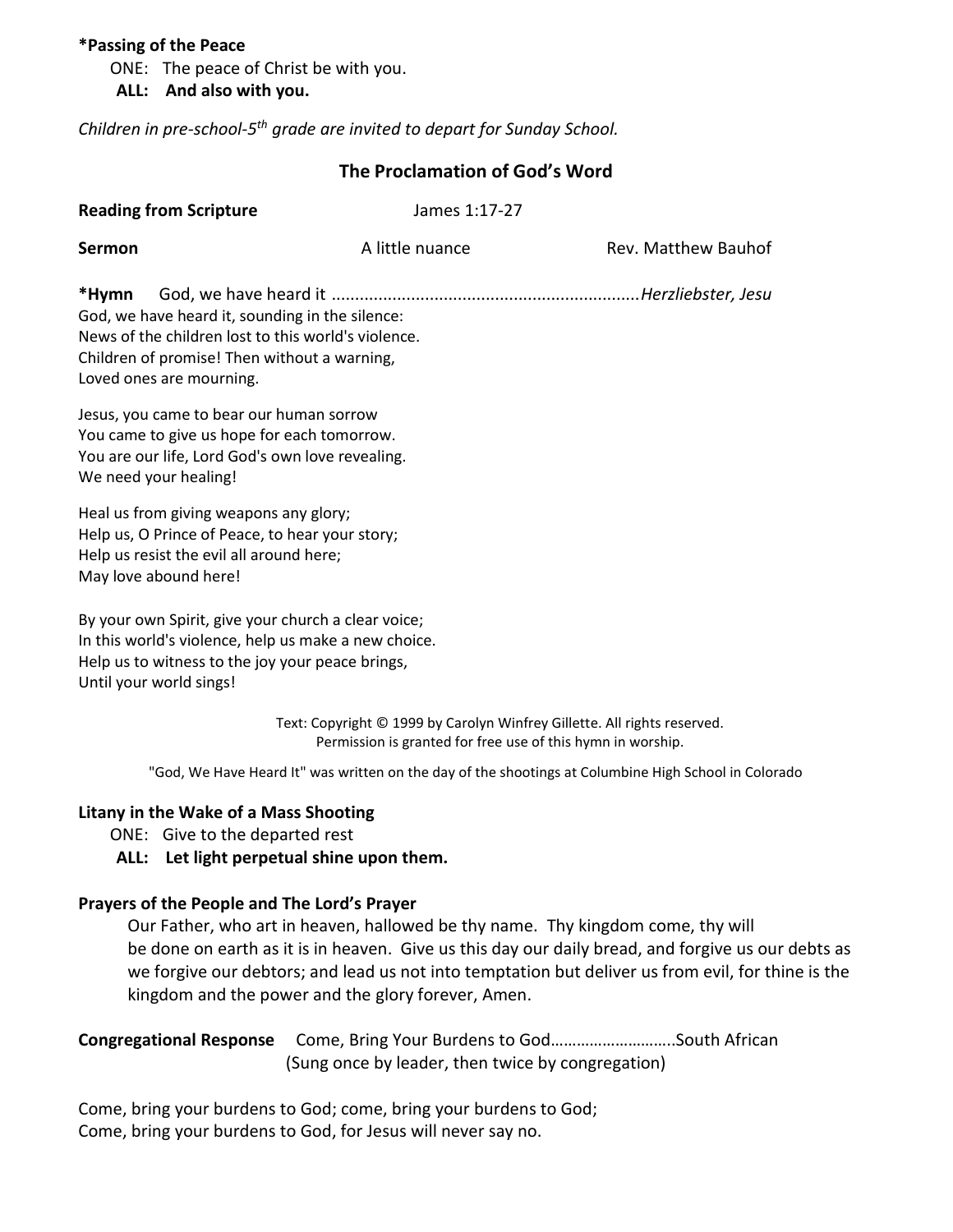### **Announcements of Church Life**

### **Call to Offering**

**Offertory** At the River………………………………………………………………………………….Aaron Copland

John Mills, soloist

Shall we gather by the river, where bright angel's feet have trod, with its crystal tide forever flowing by the throne of God. Yes we'll gather by the river, the beautiful, the beautiful river, gather with the saints by the river that flows by the throne of God. Soon we'll reach the shinning river, soon our pilgrimage will cease, soon our happy hearts will quiver with the melody of peace.

**\*Doxology…………………………………………………………………………………………….***Lasst Uns Erfreuen* Praise God, from whom all blessings flow; Praise God, all creatures here below: Alleluia! Alleluia! Praise God, the source of all our gifts! Praise Jesus Christ, whose power uplifts! Praise the Spirit, Holy Spirit! Alleluia! Alleluia! Alleluia!

#### **\*Prayer of Dedication**

God, may we always take the opportunity to share in your restorative work in the world. May we share in the work of justice and peace. Bless these gifts, may they work towards justice and peace in our world. Amen.

**\*Hymn** (Black) 591 This Is My Song…………………………………………………………..……….*Finlandia* 

# **\*Commission and Benediction**

**\*Congregational Response** Go, My Children…………………………………………..…..*Ar Hyd Y Nos*

Go, my children, fed and nourished, closer to me; Grow in love and love by serving, joyful and free. Here my spirit's power filled you, here with tender comfort stilled you; Go, my children, fed and nourished, joyful and free.

| Voluntary |  |
|-----------|--|
|-----------|--|

James Riggs, organ

This piece is for the departed. The lingering chord at the end represents eternity. Played today in remembrance of people who have died in service of their country and of victims of gun violence.

*Many in the congregation wish to remain seated for the Voluntary. If you choose to leave, please be aware of those still participating in this part of the service. The Voluntary is music for worship and we ask that all be respectful of one another's worship practices, including those participating via livestream. Following the Voluntary, you may greet the ministers.*

# **Please Scroll Down for Hymns**